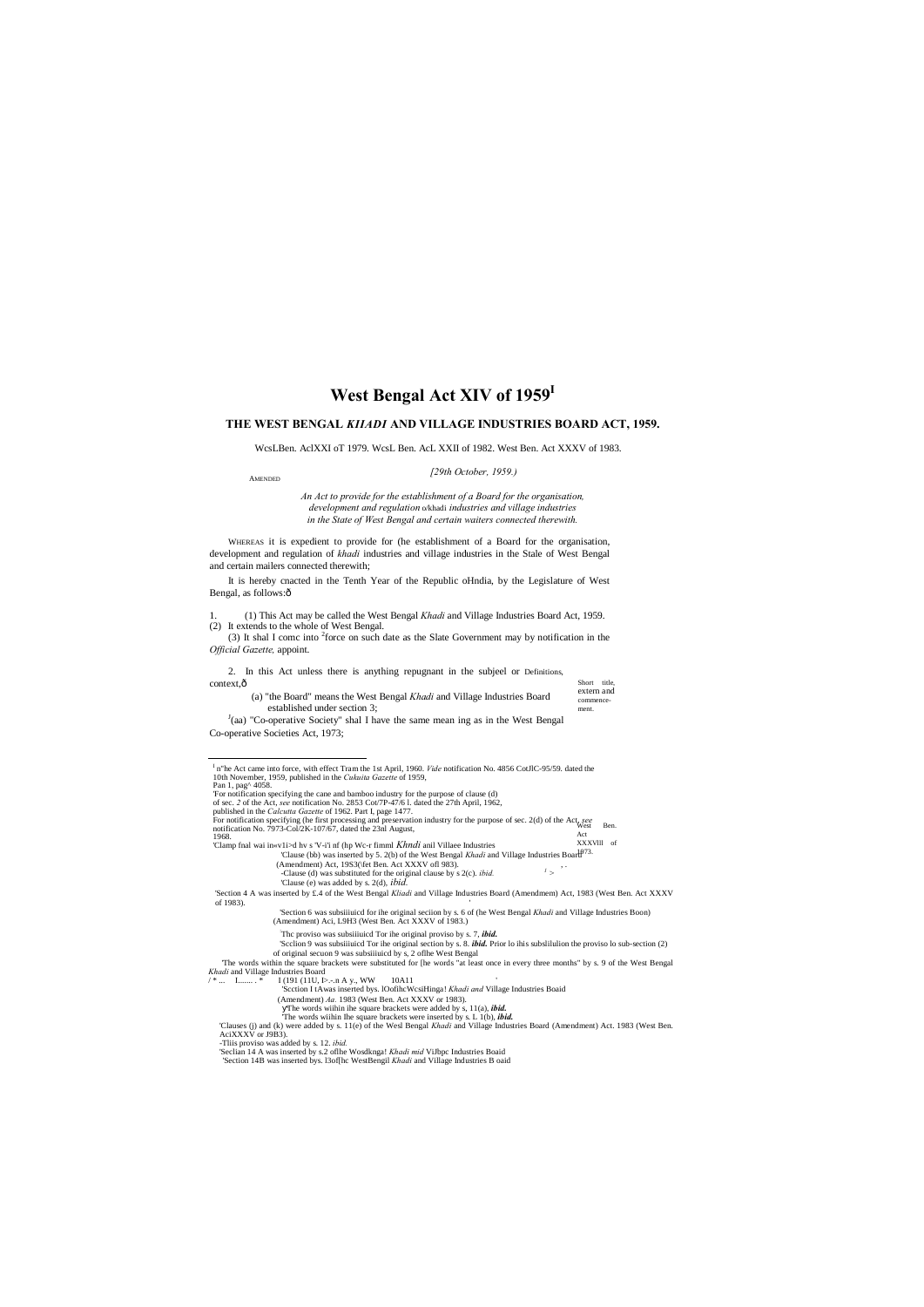#### **248** *The* **IVejf** *Bengal* **Khadi** *and Village Industries Board Act, 1959.*

#### **[West Ben. Act**

## *(Seaions J, 4.)*

## (b) *"khadi"* means any cloih, woven on hand looms in India from conorip silk or woollen yarn hand-spun in India or from a mixture of any two or all of such yarns;

- '(hb) *"Khadi an&* Village Industries Commission"means*\hc Khadi* and Village Industries Commission established under section 4 or (he *Khadi* and Village Industries Commission Act, 61 of '956. 1956;
- (c) "prescribed" means prescribed by rules made under this Act;
- : (d) "Village Industries" means the industries specified in the Schedule and as rccognised by the *Khadi* and Village Industries Commission from time to lime including such other industries as the State Government may, from time to lime by notification in the *Official Gazelle,* specify in this behalf;
- -'(c) "Year" means a financial year.

EMabiish- 3. (1) As soon as may be, after the commencement of this Act, a Bijard<sup>^hC</sup> Board, to be called the West Bengal *Khadi* and Village Industries Board, shall be established by the Stale Government for the purposes of this Act. (2) The Board shall be a body corporate having perpetual succcssion and a common seal and may, by the said name, sue and be sued.

Constitution (1) The Board shall consist of such number of members not of hi; Board. ,. ' cxccedtng eleven, as the Slate Government may, by notification in the *Official Gazette, appoint, of whom:*ô

- (a) one shall be the Secretary, Development and Planning Department, Government ofWesiBengal.orhis nominee not be lo w ih e rank ofa D epu ty S ecretnry oftheStatcGovemment;
- (b) one shall be ihe Secretary, Cottageand Small Scale Industries Department, Government of West Bengal, or his nominee, being an officer dealing wilh *Khadi* and Village Industries matters, not below the rank of a Deputy Secretary of the State Government;
- (c) one shall be the Secretary, Finance Department, Government of West Bengal, or his nominee, not below the rank of a Deputy Secretary of the State Government; .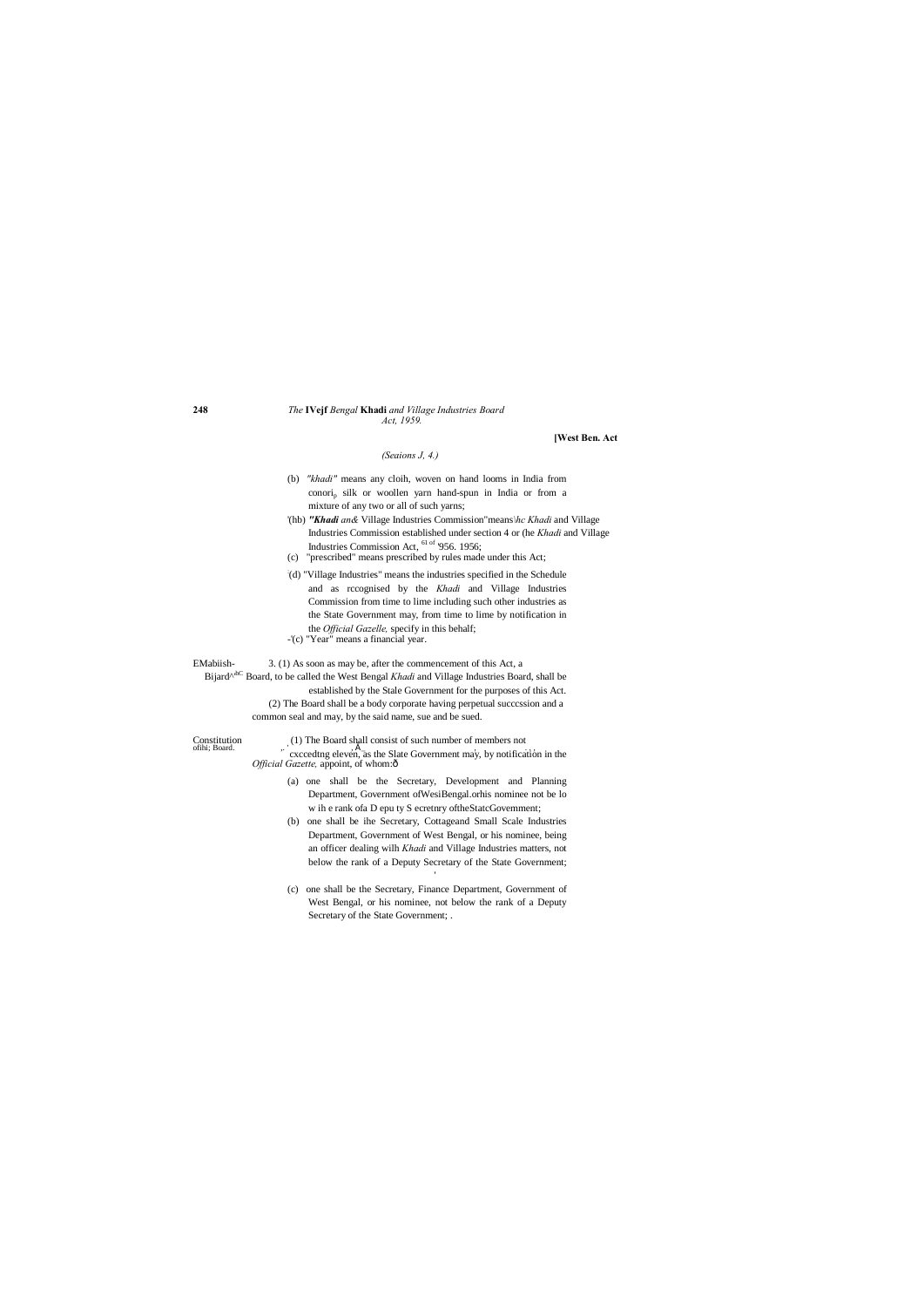Disqualification [ become a member of the Board.

Officers of the Board.

## *The West Bengal* Khadi *and Village Industries Board Act. 1959.*

XIV of 1959.]

#### *(Sections 4A, 5.)*

- (d) one shall be the Director, Cottage and Small Scale Industries, Government of West Bengal or his nominee, not below the rank of a Joint Director;
- (e) such number of non-officials who in the opinion or the State Government have shown active interest in ihe production and development of *Khadi* or Village Industries:

Provided that at least one of the non-official members so appointed, shall he a person belonging to a Scheduled Caslc or Scheduled Tribe,' the words "Scheduled Caste and Scheduled Tribe" having the same meaning as defined in the Constitution oflndia.

(2) One of the members of the Board shall be appointed by ihe State Government as the Chairman of the Board and the names of the Chairman and other members of the Board, shal I, as soon as may be, after appoi ntment, be published in the *Official Gazette.*

(3) The State Government may appoint one of the other members of the Board as the Vice-Chairman who shall exercise such oF the powers and perform such of the duties of the Chairman as may be prescribed or as may be delegated lo him by the Chairman.

'4A. A person shall not be qualified lo be a member of the Board if he is a member of a Co-operative Society or a Registered Institution who individually or which after having received assistance from the *Khadi* Commission/Board has defaulted in making punctual repayment. If after appointment it comes to the notice of.lhe Government that any member of the Board attracts the above disqualification, the Government shall cancel his appointment and inay make new appointment in his place.

<sup>2</sup>5. The State Government shall, in consultation wiih the Board, $\hat{\text{o}}$ 

- (a) appoint a person not being a member of the Board lo be the Chief Executive Officer of the Board;
- (b) appoint a person not being a member of the Board lo be the Secretary of the Board;
- (c) appoint a person nol being a member of the Board to be the Financial Adviser or the Board, who shall also function as Chief Accounls Officcr.

The Cli ief Execu ti ve Officer, Secretary, and ihe Financial Adviser and Chief Accounts Officer will be wholciime employees of the Board.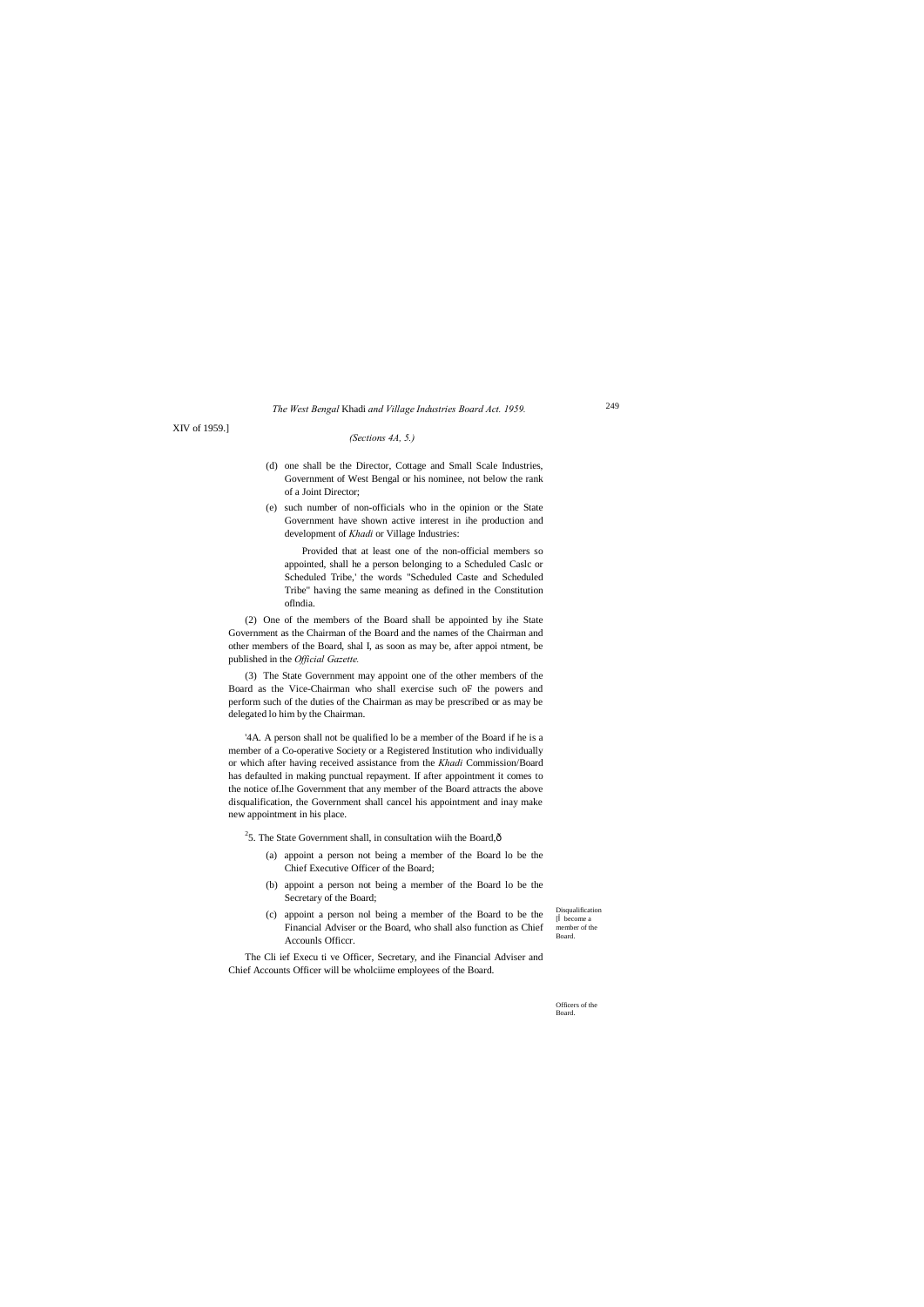#### .y^: "WSW.T?J^^.V^^VVVVVvVVAV^VAW^^VTV.k ^ll.'.L'A'.''.MA«.<sup>M</sup>,l

250

(lid Board,

vacancies and savings as lo proceedings of ihe Hoard.

Appointment of othi:r officers and employees of ihe Board.

#### *The Wejf Bengal* Khadi *and Village Industries Board Act, J959.*

Tcrnjs and Lontliiions or ol'llcc or I ho officers and members of *'6 .* (1) The icrms and conditions of the office of the Chairman, the Vice-Chairman, other members of ihe Board, and of the Chief Executive Officer, the Secretary, and the Financial Adviser and Chief Accounts Officer of the Board shall be such as may be prescribed:

## **[West Ben. Act**

## *(Sections 6-9.)*

Provided thai members of the Board including the Chairman and the Vice-Chairman shall be eligible Tor re-appointment.

Casual 8. (1) Casual vacancies among ihe members of the Board shall be filled up by the State Government by appointment of new members:

(2) The Government may encrust the Vice-Chairman or any other member of the Board temporarily wiih ihe power and duties of the Chairman when the latter is unable to discharge the duties of his office due lo illness or other reasons.

<sup>3</sup>Provided lhat where a casual vacancy arises amongst the members belonging to the class referred lo in clause (e) of sub-seclion (1) or section 4, the new member to be appointed shall belong to that class.

(3) The non-official members of the Board shall be paid such honorarium and allowances from the funds of ihe Board as may be prescribed.

Resignation. 7. The Chairman or any other member of the Board may resign his office by giving noiJcc in writing to the State Government and shall, on such resignation being notified in the *Official Gazette* by the State Government, be deemed lohave vacated his office on and from the date on which the resignation is so notified.

> (2) No act or proceeding of ihe Board shall be deemed to be invalid merely by reason of the existence of any vacancy in the B oard or any defec t or irregularity in the appointment of any member or in the constitution of the Board.

'9. (1) Subject lo such rules as may be made under this Aci, the Board may appoint such other officers and employees as it considers ncccssary for the efficient performance of its functions under this Act:

Provided lhat, $\hat{o}$ 

(a) no post of officers or employees shall be created, and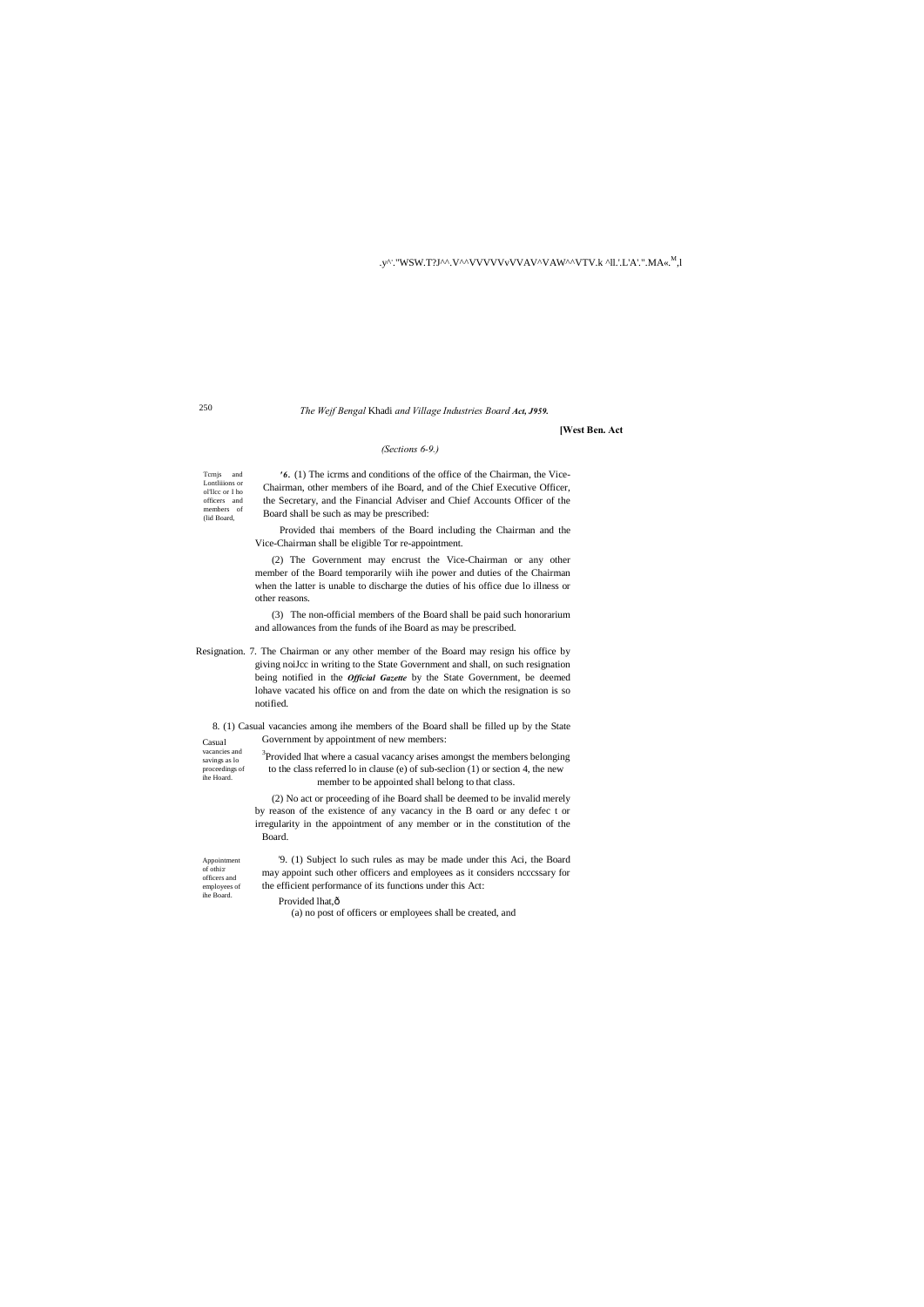rights and liabilities of the Stale Govern men I

*The West Bengal* Khadi *and Village Industries Board Act, 1959. 25 [*

XIV of 1959.]

#### *(Sections JO, II.)*

(h) no post above Group 'C' or 'D\* shall be filled up, except with the previous approval of the Stale Government, the classification of the groups having relation to ihe pay scales as approved by the Government for Stale Government employees under ihe West Bengal Services (Revision of Pay and Allowance) Rules. 19S1.

Transfer of 10. (1) On iheestablishment of the Board the Stale Government may, by notification in the *Official Gazette,* transfer lo the Board the rights and liabilities of ihe State Govern (nent in relation to such *khadi* industries or village industries as may be specified in the notification.

(2) The conditions of serviec relating to leave, pay and allowances, medical benefits and house rent or officers and employees of ihe Board shall be such as are admissible lo similar category oF Stale Government employees.

to Ihe Board. (2) On the issue of a notification under sub-section (1) all liabilities incurred, all contracts executed and all matters and things engaged lo be done by ihe State Government at any time before and up to ihe date of publication or ihe notification, in connection with the organisation, development or regulation of *\hc khadi* industries or the village industries spccificd in ihe notification, shall, on and from the date of publication of the notification, be deemed lo have been incurred, executed or engaged lo be done by the Board, and in all suits and other legal proceedings instituted by or againsi ihe State Government in connection with the aforesaid industries before and up to the dale of publication of the notification, the Board, shall, on and from such date, be deemed to be substituted for the State Government.

Meetings or Ihe Board. 11. (I) The Board shall meet al such times and places and shall, subjcci to the provisions of sub-sections (2) and (3), observe such rules of procedure in regard to the transaction or business at its meetings as may be provided by regulations made by the Board under this Act:

Provided that the Board shall meel '[once in every two months.]

(2) The Chairman or, in his absence, any member chosen by the members present from amongst themselves shall preside at a meeting of the Board.

(3) All questions al a meeting oT ihe Board shall be decided by a majority of the voles of the members present and in the case of equality of votes, the Chairman, or, in liis absence, the person presiding, shall have a second or easting vole.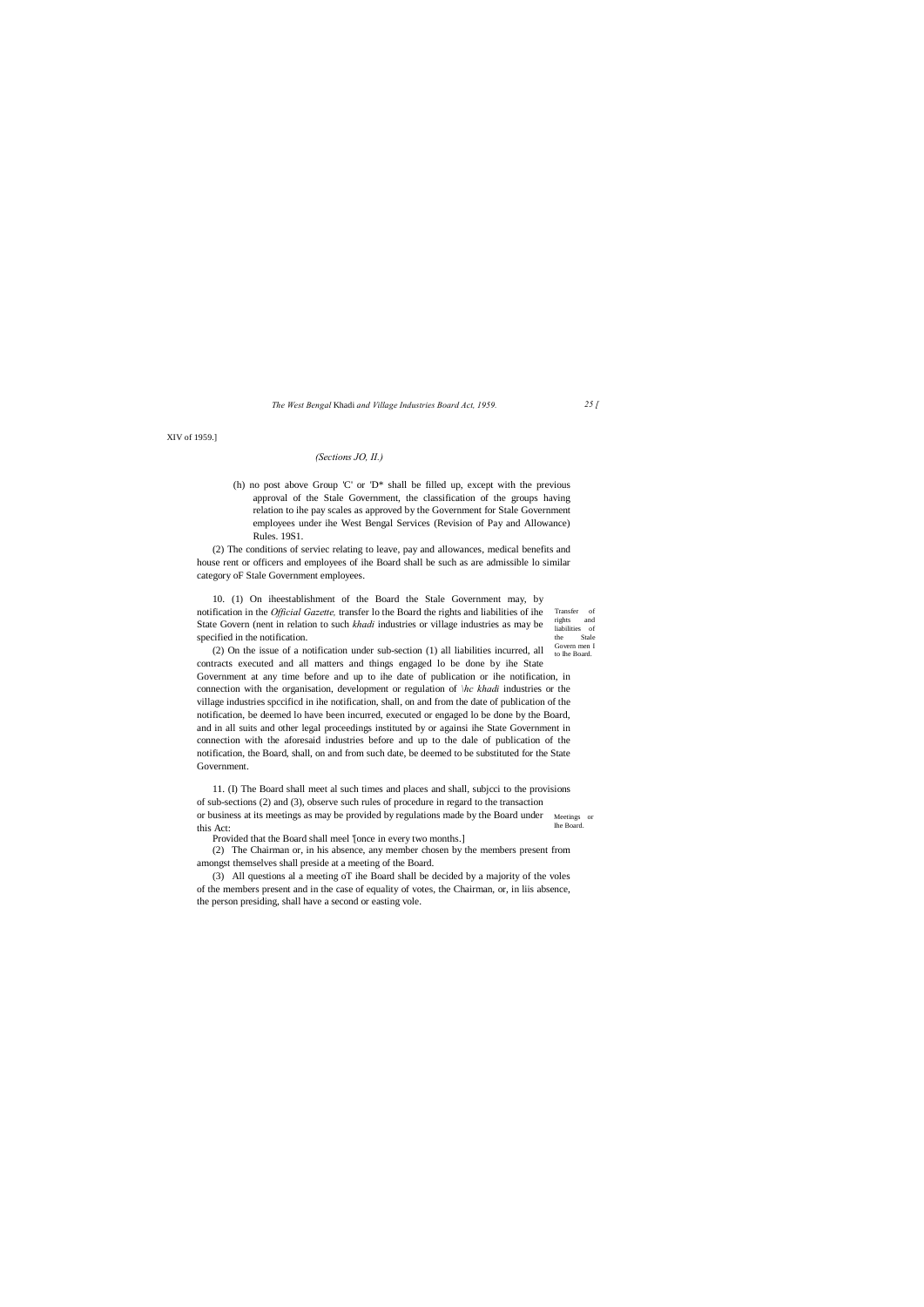## 252 *The West Bengal* Khadi *and Village industries Board Act, 1959.*

#### **[West Ben. Act**

#### *(Sections IIA, 12.)*

Slale . '11A. The Stale Government may depute one or more of its officers may depute  $10$  aLlend [he meetings of the Board and to lake part in ihe proceedings officers in thereof, but he or they shall have no right to vote in such meetings. the meetings of ilie Board.

Functions of 12. (1) The Board shall generally organise, develop and regulate i*I*il *Board. khadi* industries and village industries and discharge such other duties and perform such other functions as the Slate Government may direct for the purpose of carrying out the objects of this Act, but it will not be a trading corporation - [cxcept lo the extent necessary for carrying out the objects of this Act, particularly relating lo promotion and development.]

> (2) Inparlicularnnd without prejudice to thegeneralityoflhc foregoing provision, the Board may take such steps as it may think fit lo—

- (a) establish, encourage, assist and carry *on khadi* industries and village industries;
- (b) help the people Élindividually or collectively] by providing them with work in connection with the industries established or carried on by it, which ihcy can perform in their homes, and give them such financial assistance as they may need for such work;
- (c) encourage the establishment of Co-operalivc Societies for *khadi* industries and village industries;
- (d) maintain training centres and train people at such centres or arrange for their training at ccntrcs outside the State of West Bengal with a view to equip them with necessary knowledge for establishing or carrying on *khadi* industries and village industries;
- (c) arrange for providing raw materials, tools and implements to persons engaged in *khadi* industries and village industries and for the sale or the finished products of such industries;
- . (Q arrange for giving publicity to, and popularising, the finished products of *khadi* industries and village industries by opening stores, shops and emporiums or organising exhibitions;
	- (g) educate the public and impress upon ihem ihe advantages of patronising the products of *khadi* industries and village industries;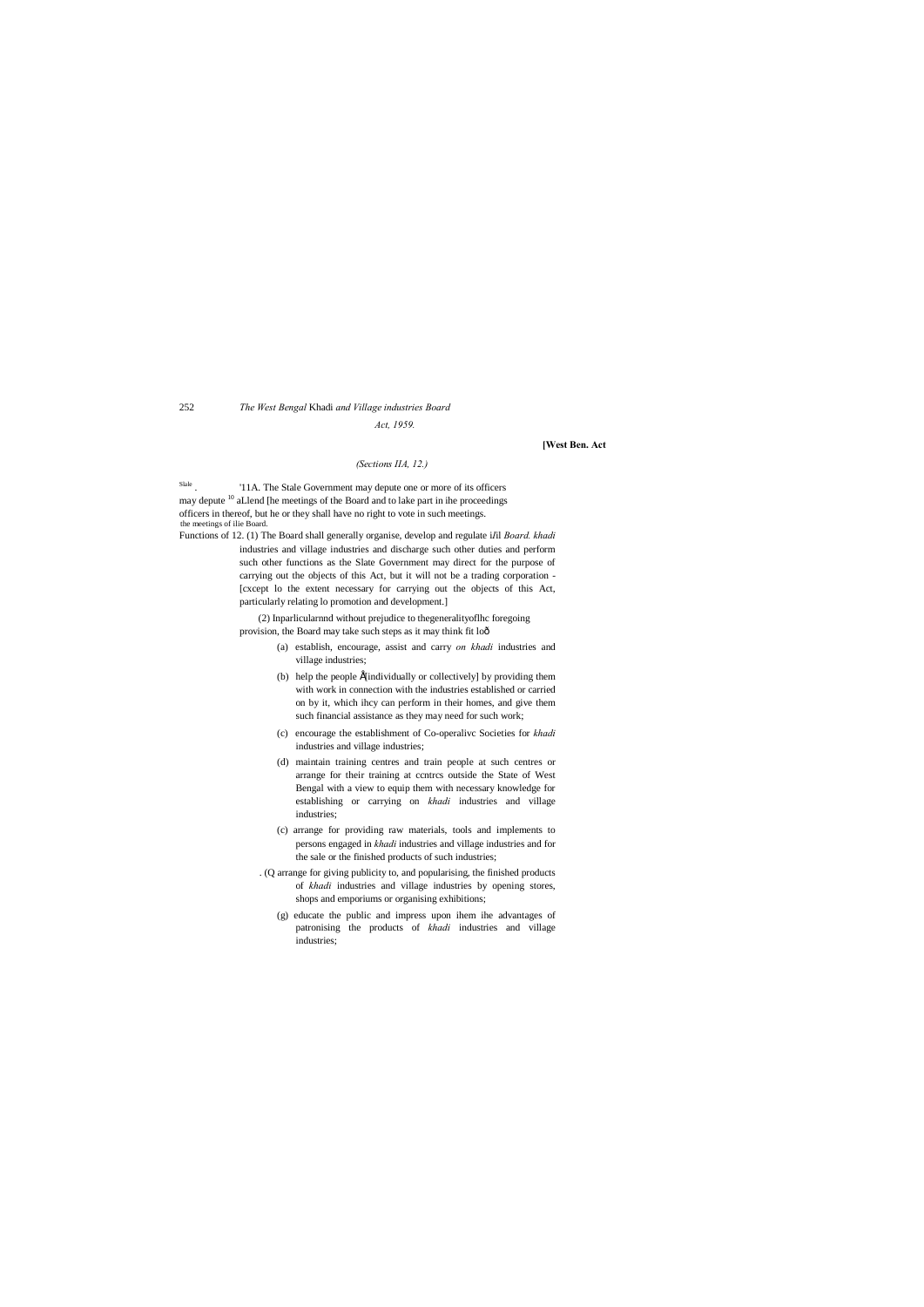Special powers id gram loans 14. The Board may, for the purpose of effectively carrying out its functions under this Act, ô

General powers of lh£ Boar J.

of [he Beard

## *The* IVej/ *Bengal* Khadi *and Village Industries Board Act. 1959.*

XIV of 1959.]

#### *(Sections 13-I4A.)*

13. The Board shall, for the purpose of carrying out is functions under this Act, have the following powers, namely: $\hat{o}$ 

- (h) conduct orencourage research work in conncclion with *khadi*  industries and village industries;
- (i) maintain or assist in the maintenance of institutions for (he development of *khadi* industries and village industries;
- '(j) manufacture tools and implements required for the development of AViat/i" and Village Industries and the finished products of such industries;
- '(k) to dischargesuchothcrduties and perform such other functions as the State Government may dircct from lime to lime for the purpose of carrying out objects of this Act.

- and advance grLims. (a) advance loans on such terms and conditions as may be prescribed, and
- (b) make grants for the execution of specific schcmcs.

(a) to acquire and hold such movable and immovable property as it deems necessary and to lease, sell or otherwise transfer any . such propeny.

Provided that in the case of immovable property such powers shall not be exercised without the previous sanction of the Stale Government:

Power ro delegate.  $314A$ . (1) The Board may by resolution delegate, with the previous approval of the State Government, all or any of its powers under Ihis Act (except the power to make regulations) to the District Industries Centres or to such agencies as the Board may specify in this behalf for efficient implementation of the purposes of this Act.

^Provided furlhcr that in the case of acquisition of immovable properly on lease up to 20 years, prior approval of the Slate Government shall not be necessary;

- (b) to incur expenditure in discharging its functions undiir this Act;
- (c) to enter into any contract and to do all things necessary for the purposes of this Act;
- (d) lo write off losses subject to such conditions as may be prescribed.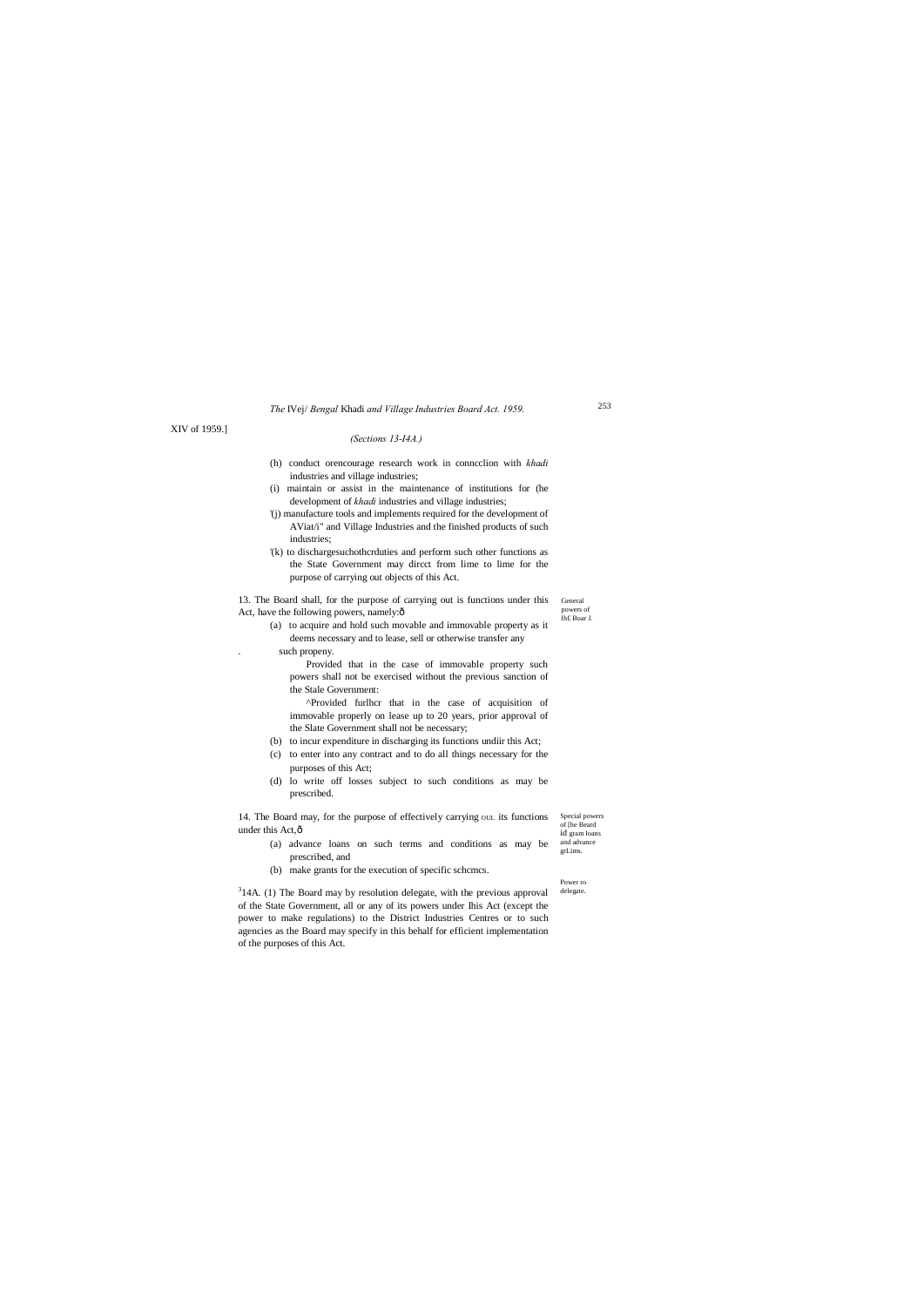$\succ^*$ v'S^<del>K.f W</del>3gSRgg^S<del>WWWW^S"^\* y\*</del>

**254**

Annual programme of (he Board.

Supplementary programme-

#### *The West Bengal* Khadi *and Village Industries Board Act. 1959.*

**[West Ben. Act**

#### *(Sections I4B-I6.)*

(2) The District Industries Centres or the agencies referred to in sub-section (1) shall, for the promotion of *khadi* and village industries under this Aci, be entitled Lo such co-opera lion of the Board and such assistance of its employees as they may require.

<sup>1</sup>14B. For the purpose of cffcctivcly carrying out its functions under this Act,ô

- Constitution of standing finance committee<br>and of other committees and electing their member.
- (a) the Board shall constitute a Standing Finance Committee to exercise such powers and perform such functions relating to finance of the Board as may be prescribed. The Chief Executive Officer and the Financial Adviser and Chief Accounts Officer of the Board shall be Lhc *ex officio* members of the Standing Finance Committee, while three non-official members shall be selected from amongst the members of the Board;
- (b) the Board may, from time to lime, constitute from amongst its members one or more committees, for efficient discharge of its duties, imposed upon it under this Act. The Board may also coopt persons not exceeding two, having special knowledge in *khadi* or Village Industries in each such committee.

- (2) The programme shall containô
	- (a) particulars of any scheme or any work which the Board proposes to execute during the following year;
	- (b) particulars of any undertaking which the Board proposes to organise during the following year;
	- (c) such other particulars as may be prescribed.

15. (I) In each year, by such date and in such form as may be prescribed, the Board shall prepare and forward to the Slate Government a programme of the work it proposes to undertake or continue during the following year in the discharge of its functions referred lo in section 12 together with a Schedule or the staff of officers and servants already employed and to be employed in the following year by the Board.

(3) The State Government may sanction the programme and the Schedule of staff or officers and servants with such modification as it deems fit.

16. The Board may in any year prepare and forward lo the State Government for its sanction asupplementary programme in such form and by such date as may be prescribed and the provisions of sub-section (3) of section 15 shall apply to such supplementary programme.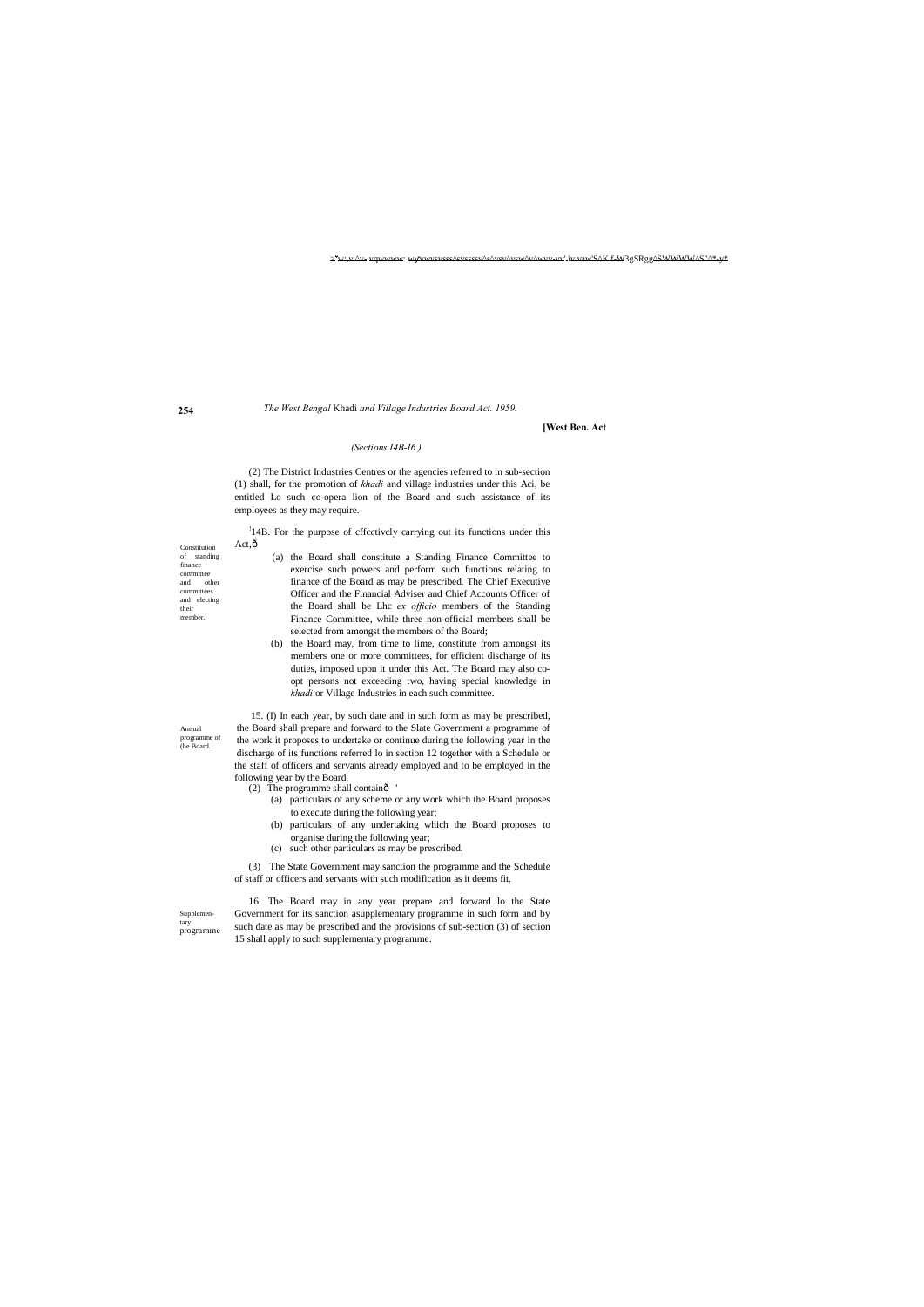Restrictions as lo expend! tunc

Supplements budget.

Budget.

Transfer of property.

Funds of the Board.

*The* Weif *Bengal* Khadi *and Village industries Board Act, 1959.*

XIV.of 1959,]

#### *(Sections 17-21.)*

17. (1) The Board may in each year, by such date and in such form us may be prescribed, prepare and submit lo ihe State Government for iis approvaJ iwo separate budgets for the following year lo be called the *Khadi* Budget and [he Village Industries Budget showing (he estimated receipt and expenditure in respect of *khadi* industries and village industries, respec[ively, during that year,

'

(2) The Slate Government may sanction [he budgets submitted to it with such modification as i[ thinks fit.

(3) Notwithstanding anything contained in sub-seclion (2), no re appropriationô

18. The Board may in any year submit to the State Government for its sanction a supplementary budget in such form and by such date as may be prescribed and the provisions of sub-section (2) of section 17 shall apply to such supplementary budget.

19. (1) Subject to the provisions of sub-scctions (2) and (3), no sum shall be expended by or on behalf of the Board unless the expenditure is covered by a specific provision in the budget sanctioned by the State Government.

V litl inHtlclripo tnrl nil nrhnr r<,<sup>\*</sup>inFr 15 trt ikn

(2) The Board may, within such limits and subject to such conditions as may be prescribed, sanction any reap prop nation from one head of expenditure to another or from the provision made for one scheme to the provision made for another.

- (a) from the *Khadi* Budget lo the Village Industries Budget or from ihe Village Industries Budget lo the *Khadi* Budget, or
- (b) from the head "loan" lo another head of cxpendit ure or from another head of expenditure to the head "loan" in eiiher budget,

shall be sanctioned by the Board without the previous approval of the Stale Government.

20, The State Government may transfer lo the Board, buildings, land or any other property movable or immovable for the use of, and management by, the Board for the purposes of this Act on such terms and conditions as the Slate Government may impose.

21. (1) The Board shall have two separate funds to be called "the *Khadi* Fund" and "the Vil lage Industries Fund" and all grants and advances made lo ihe funds, from time lo time, by the State Government for ihe purpose of organisation, development or regulation of *khadi* industries or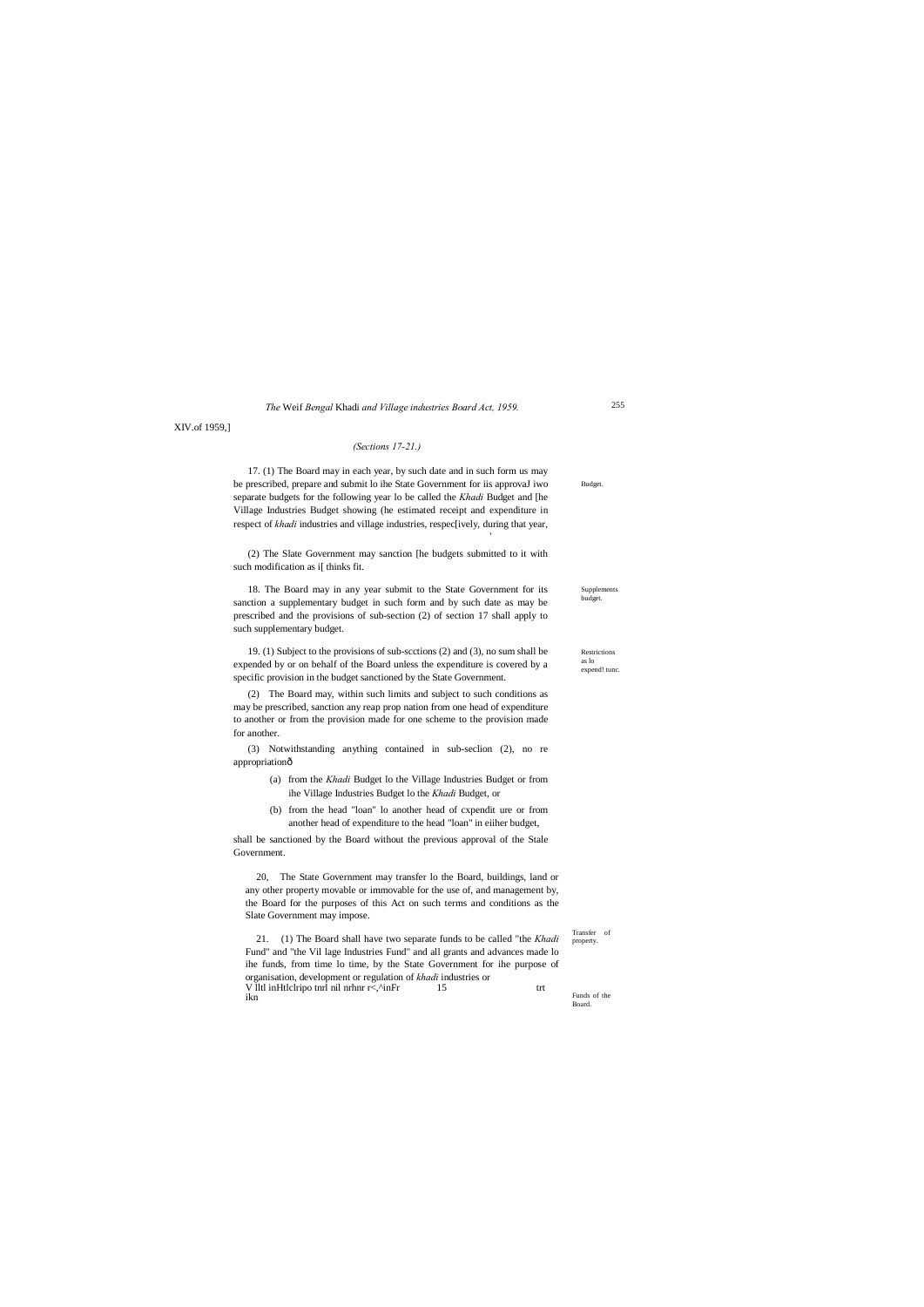Application f funds and properties

Cr.mls and lo:ins loilio Board.

56 of 1971.

**Becounts** and and tälüseid. grants by the Board to be recoverable as public del nan it,

#### *The West Bengal* Khadi *and Village Industries Board Act, 1959.*

#### **[West Ben. Act**

## *(Sections 22-25.)*

*Khadi* Fund or [he Village Industries Fund, as the case may be, and all payments by the Board in respect of *khadi* industries or village industries shall be made from the appropriate fund.

(2) All moneys belonging Lo the Board shall be deposited in such custody and in such manner as the Stale Government may, by special or general order, direcl.

(3) The accounts of the Board shall be operated, either jointly or severally as the Board may direct by order made in [his behalf, by the Secretary and such other officer or officers of the Board as il may authorise.

22. '(I) The Stale Government may, from time to time, make grants and advance loans, including ways and means advances, to the Board for the purposes of this Act, on such terms and conditions as the Slate Government may determine.

(2) SubjecUo [heprovisions of this Act and the rules made thereunder, the Board may bonow any sum required for the purposes of iliis Act,

(3) The Board may accepLgranls, subventions, donations orgifts from the Government or a local aulhority or any individual for all or any of the purposes of this Act.

23. All properties, funds and other assets of [he Board shall be held and applied by it subject lo the provisions of, and for [he purposes of, [his Act and not otherwise.

24. (1) The accounts of the Board shall be maintained and an annual statement of accounts shall be prepared in such form and manner as may be prescribed.

-(2) The accounts of the Board shall be audited by the Comptroller and Audi tor-General of India in terms of Lhe provisions or the Comptroller and Auditor-General's (Duties, Powers and Conditions of Scrvicc) Act, 1971.

*-25.* Any sum payable lo lhe Board cilher in lhe form of loan or grant wiiii any interest chargeable thereon, including any portion of such sum remaining unutilised for lhe purposes for which the loan or grant had been made under any agreement expressed or implied, shall, without prejudice lo any olher mode of recovery, be recoverable as a public demand.

'Sub-section (I) was substituted for the original sub-scclion by s. 14 of the West Bengal *Khadi* and Village Industries Board (Amendment) Act. 1983 (WestBen. Act XXXV of 1983). Sub-sec lion (2) was substituted for the original .section by s. 15. *ibid*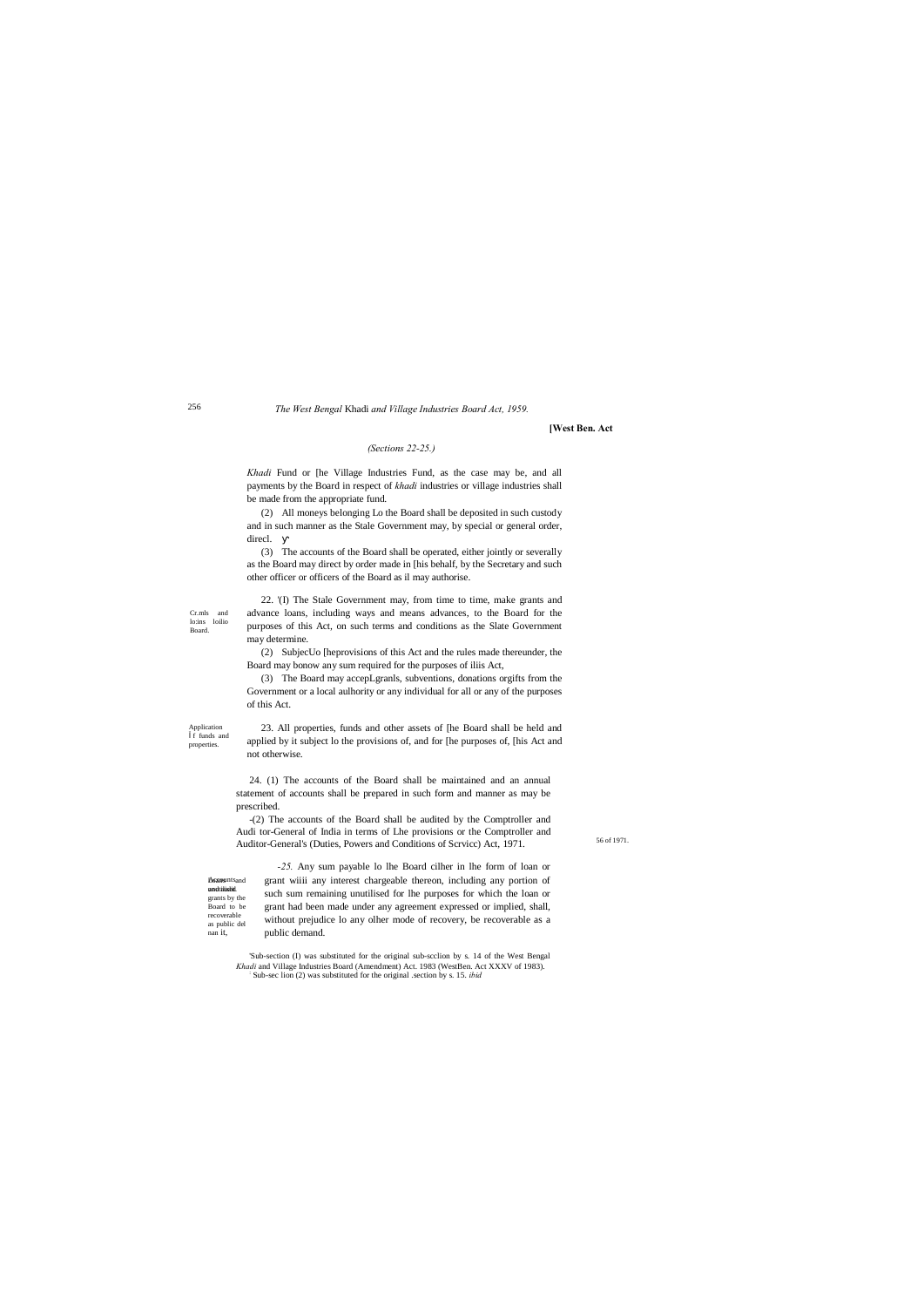Dj reel ions by lIn: Slale Government mid advicc anil guidance of experts.

Members, officers and servants or ihe Board lo public servan

XIV of 1959.]

XLV of **I860.**

Void resolution.

## *(Sections 26-30.)*

Annual report. 26. (1) '[Within six months] of the end of every year, the Board shall prepare and forward to the State Government in such form and manner as may be prescribed, an annual report giving a complete account of its activities during such year.

Further report. 27. The Board shall, by such dale, at such intervals and in such form and manner as may be prescribed, submit to the Slale Government such further report containing such particulars as may be prescribed.

(2) A copy of every report forwarded lo ihe Stale Government under subscciion (1) shall, as soon thereafter as possible, be laid before the Slale Legislature.

*Explanation.* $\hat{o}$  If any question arises whether a question is a question of policy or not, ihe decision of the Siaie Government shall be final.

28. (1) In the discharge of its functions under this Aci the Board shall be guided by such directions on questions orpolicy as may be given lo ii from lime to lime by ihe Slale Government.

:|k^:yA '-yivy ^ i L.I- ^»A»,'A<sup>L</sup> AW S SVVSV S?^ SSSSSVV^V \*>Y:V "r^S r^V— " <sup>1</sup> : T ^ V ^  $\frac{1}{2}$   $\frac{1}{2}$   $\frac{1}{2}$   $\frac{1}{2}$   $\frac{1}{2}$   $\frac{1}{2}$   $\frac{1}{2}$   $\frac{1}{2}$   $\frac{1}{2}$   $\frac{1}{2}$   $\frac{1}{2}$   $\frac{1}{2}$   $\frac{1}{2}$   $\frac{1}{2}$   $\frac{1}{2}$   $\frac{1}{2}$   $\frac{1}{2}$   $\frac{1}{2}$   $\frac{1}{2}$   $\frac{1}{2}$   $\frac{1}{2}$   $\frac{1}{2}$ 

Indemnity. 'The worth wiihin ihe square bmckcts were substituted Tor the words "wiihin three months" bys. 17 oflhcWcsl Bengal *Khiitli* and Village Industries Board (Amendment) Acl, 1983 (Wcsl Ben. Act XXXV of 198.1).

257 *The West Bengal* Khadi *and Village Industries Board Act, 3959.*

(2) Subjcct lo any direction of the Stale Government, the Board may seek and obtain the guidance and advice of experts in *khadi* industries and village industries for performing ils functions under this Acl.'

29. Members, officers and servants of the Board shall, when acting or purporting lo act in pursuance of any provisions of this Act, be deemed to be public servants wiihin the meaning of section 21 of the Indian Penal Code.

\*29A. Any resolution passed by the Board which contravenes any provision of Ihis Act and Ihe rules and regulations framed thereunder or any directive issued by the Stale Government under section 28 of this Act shall be void and be of no effect.

30. No suit, prosecution or other legal proceeding shall lie against any person for anything which is in good faith done or intended lo be done in pursuance of this Acl or any rule made thereunder.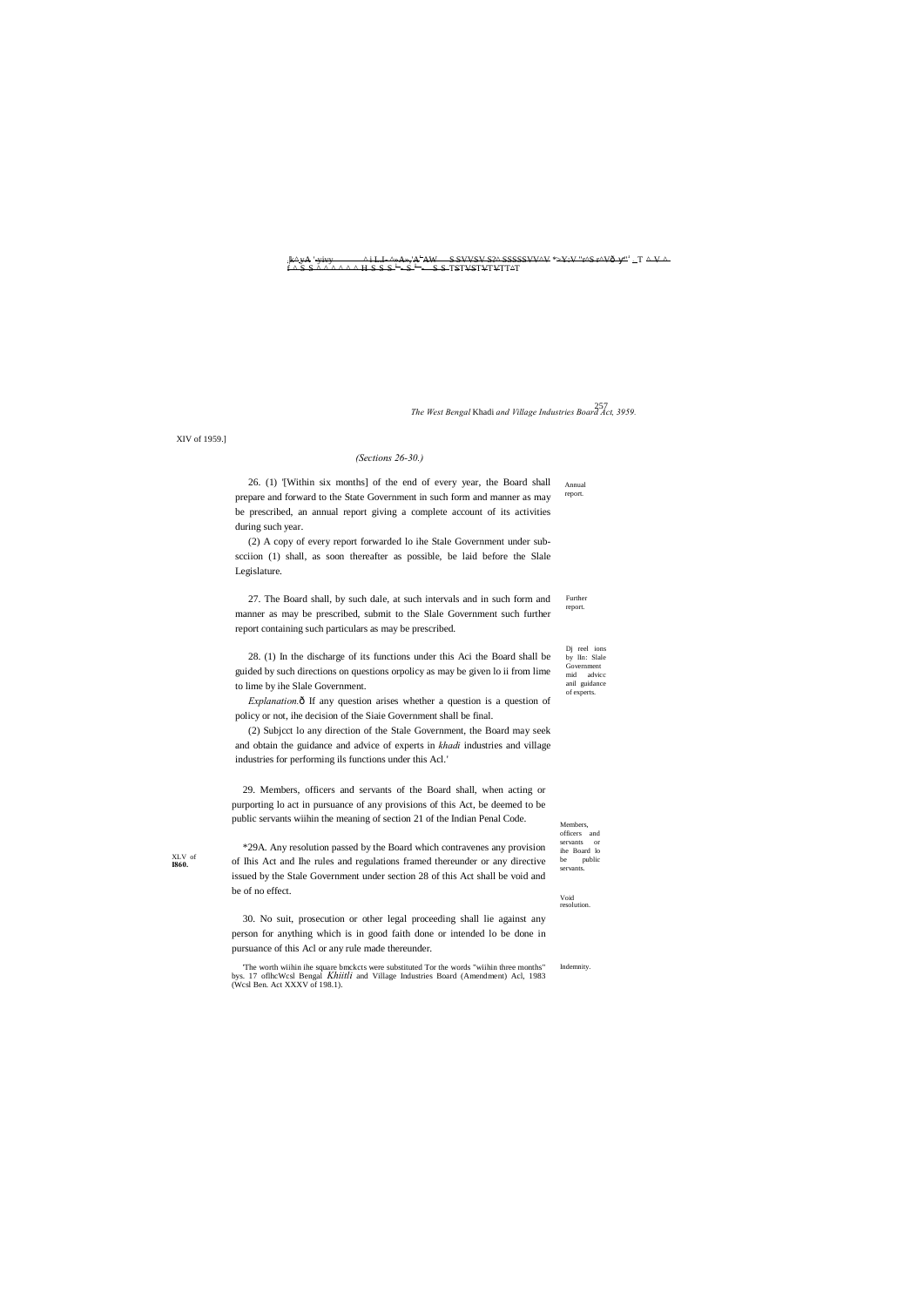Vcsiing of jnd lubilihcs of iJic Board<br>jTlur ils JissDluiioi),

The words " after giving the Board an opportunity of representing ils case" were omiLied by s. I0(i> of ihe West Bengal *Khadi* and Village Industries Board (Amendment) Acl. 1983 [West Ben. Act XXXV of I9S3).

.^w:wvv ,k>»,v -A i?\y skuk^s

#### 258 *The West Bengal* Khadi *and Village Industries Board Act, 1959.*

of ihe Bonnl. , (hitlô

#### **[West Ben. Act**

Dissolution 31. (1) ifaiany time the State Government is satisfied,  $1511$  \* \* \*,

*(Sections 31, 31A.)*

(a) the Board has, without reasonable cause or excuse, made default in the performance of its duties or in the discharge of iis functions, or exceeded or abused its powers, or

(h) cicurmtances have arisen due lo which ihe Board is or may be rendered unable lo discharge its function under this Act,

or

(c) it is otherwise expedient or necessary to dissolve ihe Board, ihe State Government may, by notification in the *Official Gazette,* make an order -[staling the reasons therefor] dissolving the Board on and from such dale and for such period as may be specified in the order and declaring ihat the duties, functions and powers of ihe Board shall, during ihe period of dissolution, be performed, discharged and exercised by such person or authority as may be specified in the order,

(2) If in any case, the State Government so thinks fit, it may, by notification in the *Official Gazette,* make an order extending ihe period of dissolution of the Board.

(3) On the dissolution of the Board under this scciion, suits, prosecutions and other legal proceedings for or against Uie Board shall, during the period of dissolution, be instituted, defended or continued by the person or authority specified in the order under sub-section (I) in the name of the Board in like manner as immediately before the dissolution of the Board.

(4) The Stale Government shall, before the expiration of ihe period of dissolution, reconstitute the Board in accordancc with the provisions of section 4.

(5) The Stale Government may make such incidental orconsequential order or orders as may appear to i I to be necessary for giving effect to the order made under sub-section (I).-

(0) No suit shall lie against the State Government for any order made by it under this section.

**■'31 A.** On dissolution of the Board, ils assets and liabilities shall vest in ihe Slate Government.

-The words williin the square brackels were inserted by s. 19(ii), *ibid.*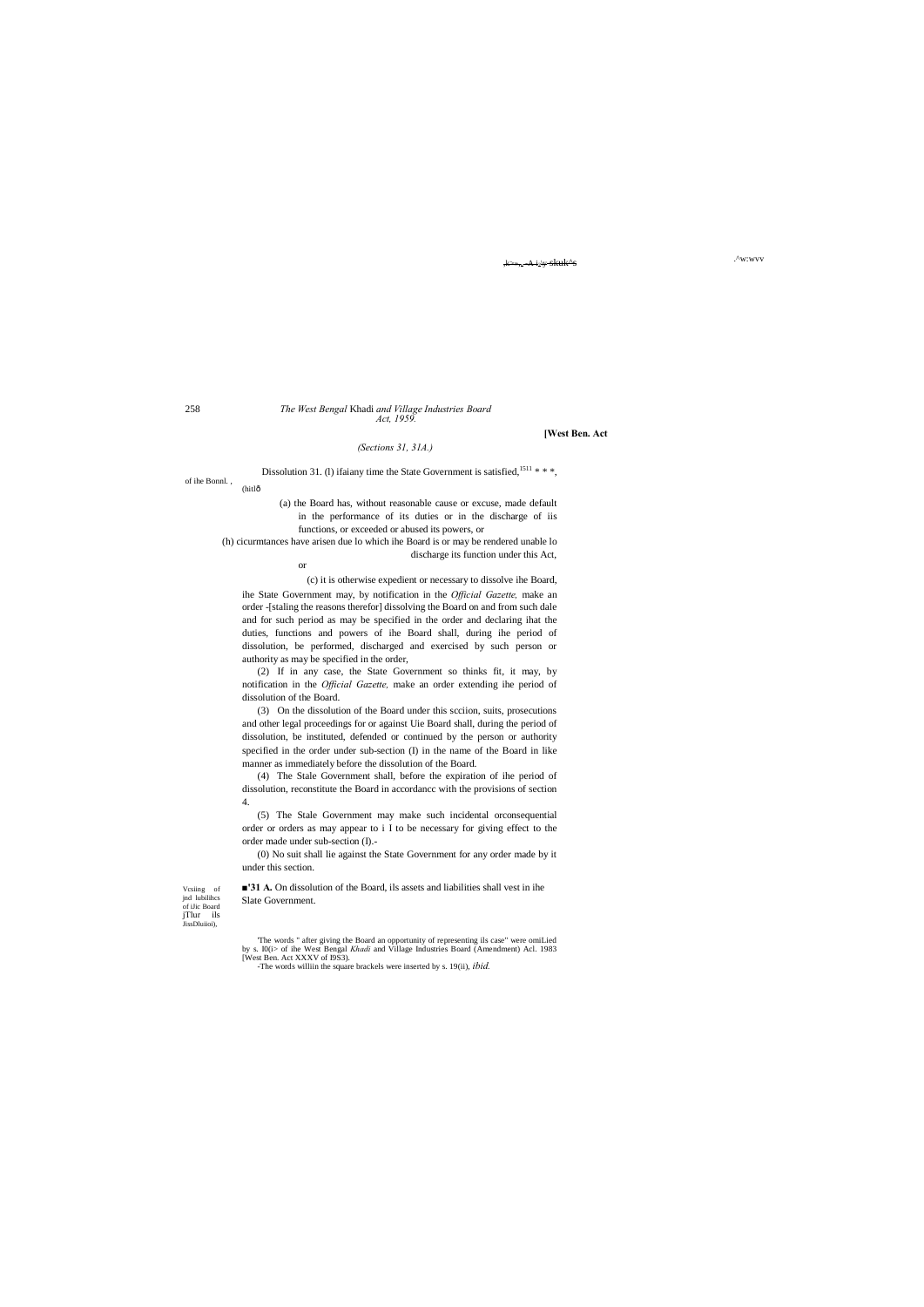Power io make regulations.

Power lo make rules.

#### *The West Bengal* Khadi *and Village Industries Board Act, 1959.*

## XIV of 1959.]

(2) In particularand without prejudice to ihe genera) ityofthc foregoing power, such rules may provide Tor all or any of the following matters namely:ô

#### *(Sections 32, 33.)*

32. (1) The Suuc Government may, by notification in lhe *Official Gazette,* make 'rules to give effeel lo the provisions of this Act.

(2) In particular and without prcjudicc lo lhe generality ofthe foregoing power, such regulations may provide for all or any or the following matters, namely:ô

- (a) the terms and conditions of office of the Chairman, the Secretary and the other members, and of the Executive Officer, of the Board inctuding lhe salaries, honoraria and allowances to be paid io ihem;
- (b) disqualification for membership of the Board and the procedure to be followed in removing a member who is or has been subject lo any disqualification;
- (c) the procedure to be fol lowed by the Board in the discharge of its functions under ihis Act;
- (d) the powers lo be exercised and the duties to be performed by the Secretary and the Executive Officer or the Board;
- (e) the procedure to be followed and the conditions to be observed by the Board in borrowing money, advancing loans and making grants;
- (f) the conditions subject io which and the mode in which contracts may be entered into by or on behalf of the Board;
- (g) any other matter which is required to be ormay be prescribed or provided for by rules.

33. (1) The Board may, with the previous sanction of the State Government, by notification in the *Official Gazette,* make ^regulations nol inconsistent with the provisions of this Act or of the rules made thereunder for enabling it to discharge its functions under this Act.

> (a) lhe terms and conditions of appointment and scrvice and the salaries and allowances of officers and -'[employees] of lhe Board, other than the Secretary and the Execulive Officer of lhe Board;

'For the Wcjl Bengal *Khadi* and Village Industries Board Rules, 1960. *see* noiifica- liort No. nil. doled nil, published in (he *Calcutta Gtizeiie. Extraordinary* of 1960. Part I. pages 1953-197:2. :

For reg u 1 at i o n s, made u nde r sect io n 3 3 of the Act, noli ficatio n No. n i I, ita I ed t he 18 th September, 1961, published in the *Calcium Gazelle* or 1961, Pan 1, pages 3815- 3819.

'The word within (he square brackets was substituted for I he word "servants" by s, 21 of

the West Bengal *Khadi* and Village Industries Board (Amendment) Act, 1933 (West Ben.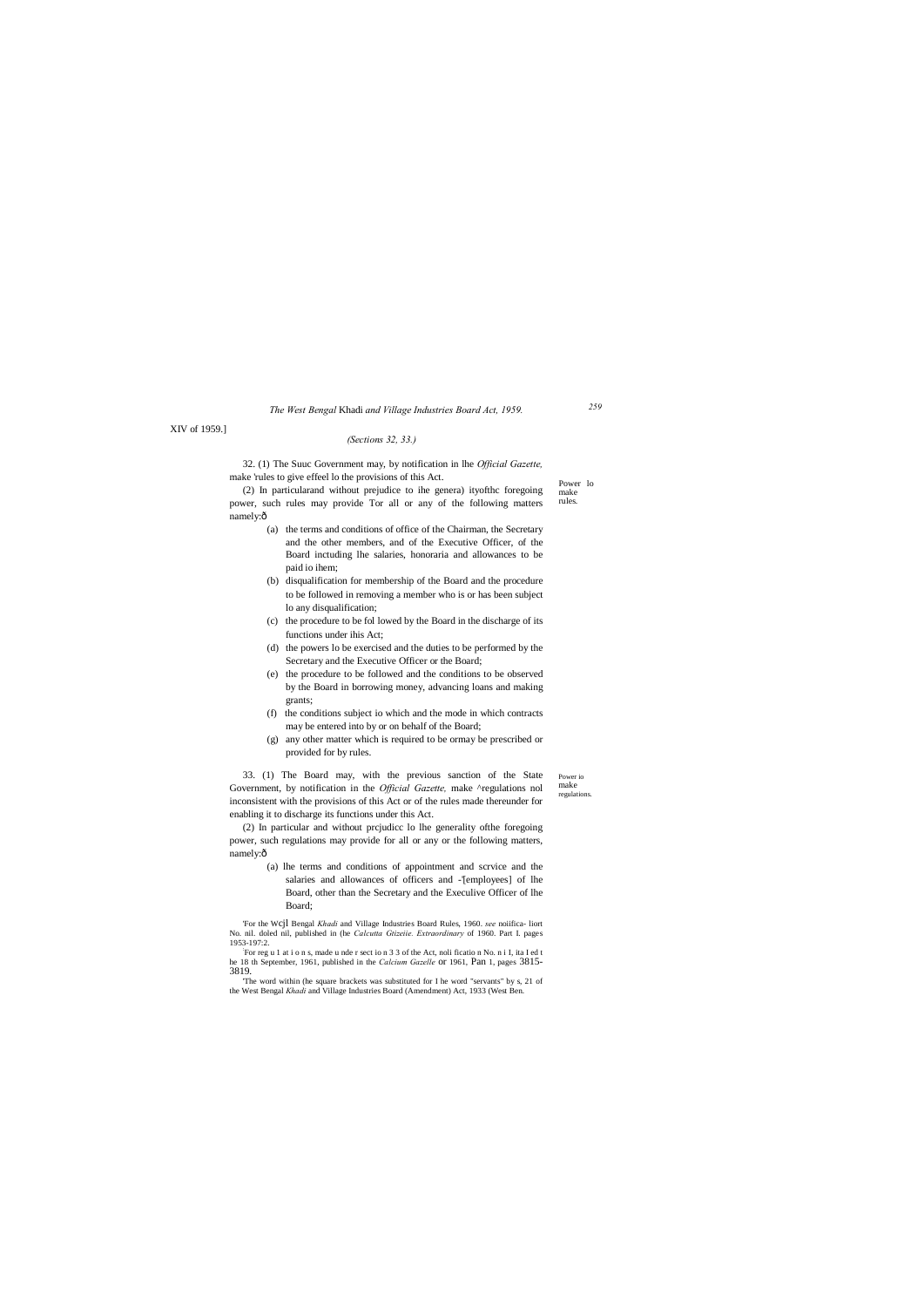<del>[VWWW.VAV](http://www.vav/) , v., k sUk'. 'A 'Av^v v , - ši<sup>t</sup>-^ '-'J'-</del>^W! = !\*<del>! -; K^</del>^V^SSVSy^^^SW-<br>S^^^V:\*:'^

260 *The West Bengal* Khadi *and Village Industries Board Act, 1959.*

#### **[West Ben. Act**

#### *(The Schedule.)*

- (b) lhe lime and the place of meetings of theBoard, the procedure lo be followed in regard to transaction of business at such meetings and the quorum neccssary for transaction of business;
- (c) the delegation of powers and duties of the Board lo lhe Secretary or lhe Executive Officer or any other employee of lhe Board;
- (d) the maintenance of minutes and proceedings of the meetings of the Board and the transmission of copies thereof lo lhe Slate Government;
- (e) ihe persons by whom payments, deposits and investments may be made on behalf of \hc Board;
- (D subject to the provision of sub-section (2) of section 21, lhe cu s lo d y of mo n i e s re quired for i h e c u nen t expend i I ure of lhe Board and investment of monies not so required.

(3) TheStaieGovcrnmentmay.by notification in the *Official Gazette,* rescind any regulation and thereupon such regulation shall cease to have effect.

#### 'THE SCHEDULE.

#### [See section 2(d).]

#### ' J. Bee-keeping.

- 2. CotLage match industry.
- 3. Cottage pottery industry,
- 4. Cottage soap industry (using non-edible oil).
- 5. Flying, curing and tanning of hides and skins and ancillary industries connectcd with lhe same and cottage leather industry.
- 6. Ghani oil industry.
- 7. Handmade paper.
- 8. Manufacture of cane gur and khandsari.
- 9. Palm gur making and the palm products industry.
- 10. Processing of cereals and pulses.
- 11. Blacksmilhy.
- 12. Carpentry.
- 13. Fibre (other than coir).

'The Schedule was subsiiiuicd for [he original Schedule by s.22 of ihe Was (Bengal *Khadi*